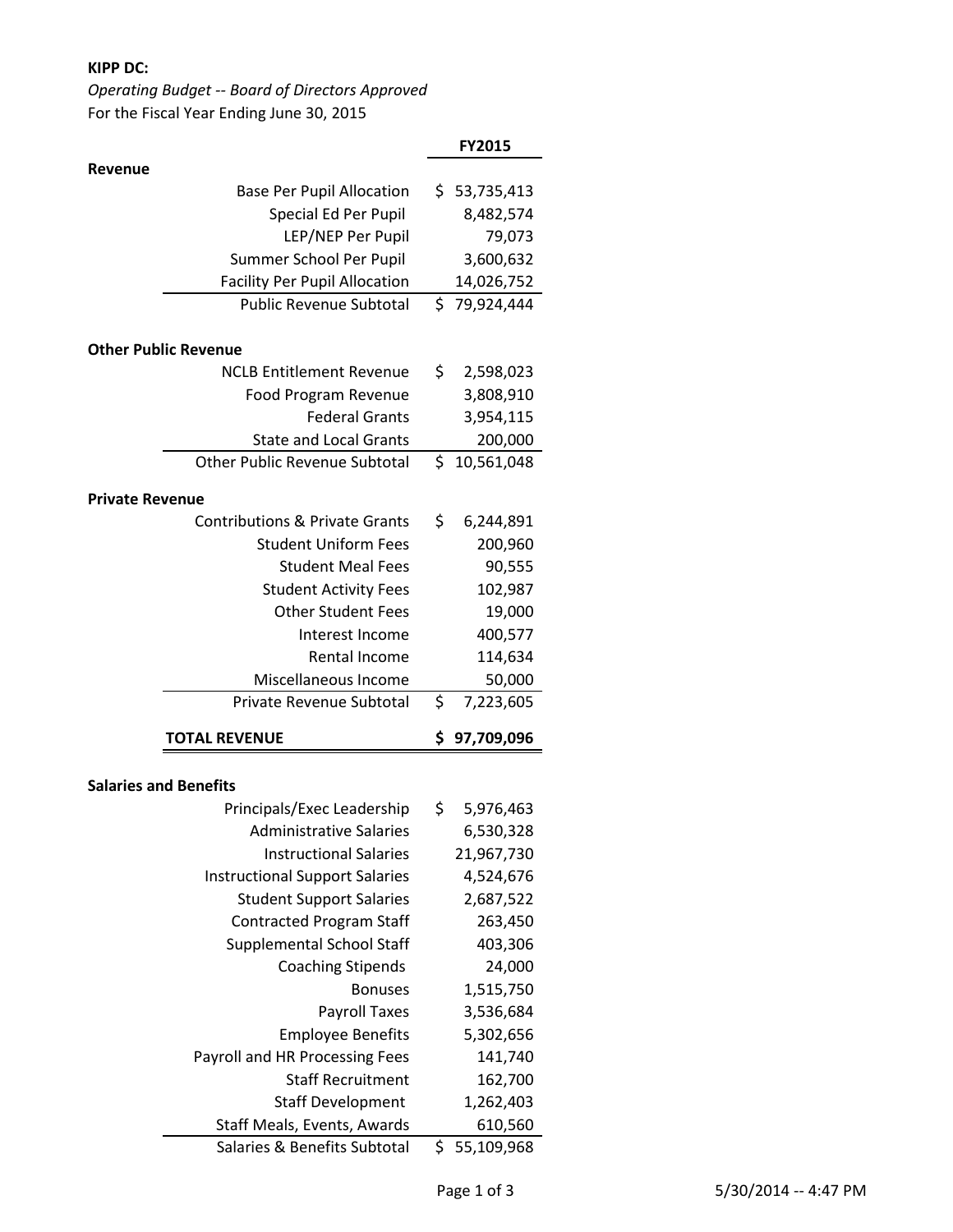## **KIPP DC:**

*Operating Budget -- Board of Directors Approved* For the Fiscal Year Ending June 30, 2015

|                                         | FY2015           |
|-----------------------------------------|------------------|
| <b>Direct Student Costs</b>             |                  |
| <b>Educational Supplies</b>             | \$<br>1,878,892  |
| Classroom Furniture and Equip           | 768,175          |
| <b>Classroom Technology</b>             | 1,688,378        |
| Software Licenses - Educ                | 434,109          |
| <b>Educational Consultants</b>          | 640,995          |
| <b>Student Assessment</b>               | 410,684          |
| <b>Student Uniform Expense</b>          | 350,110          |
| <b>Contracted Food Service</b>          | 4,226,897        |
| <b>Student Transportation</b>           | 419,837          |
| <b>Student Lodging</b>                  | 100,200          |
| <b>Student Snacks &amp; Other Meals</b> | 170,804          |
| <b>Extracurricular Activities</b>       | 343,681          |
| <b>Financial Assistance</b>             | 229,900          |
| <b>Other Direct Student Expense</b>     | 64,720           |
| <b>Direct Student Costs Subtotal</b>    | \$<br>11,727,381 |
| <b>Office Expenses</b>                  |                  |
| <b>Administrative Supplies</b>          | \$<br>180,402    |
| Admin Furniture & Equipment             | 243,750          |
| Administrative Technology               | 683,144          |
| Software Licenses - Admin               | 409,321          |
| Telecommunications & Internet           | 789,923          |
| Printing & Photocopying                 | 595,250          |
| Postage & Courier                       | 45,650           |
| <b>Business Insurance</b>               | 372,000          |
| Licenses, Dues & Memberships            | 420,299          |
| <b>Bank and Credit Card Fees</b>        | 21,500           |
| <b>Office Expense Subtotal</b>          | \$<br>3,761,239  |
|                                         |                  |
| <b>Occupancy Expense</b>                |                  |
| Rent                                    | \$<br>830,089    |
| <b>Contracted Parking</b>               | 59,886           |
| <b>Utilities</b>                        | 1,704,230        |
| <b>Janitorial Service</b>               | 1,454,545        |
| Janitorial Supplies                     | 127,992          |
| <b>Security Service</b>                 | 934,519          |
| Repairs & Maintenance                   | 456,842          |
| <b>Property Taxes</b>                   | 14,000           |
| <b>Other Contracted Services</b>        | 1,032,643        |
| <b>Interest Expense</b>                 | 6,194,910        |
| <b>Financing Costs</b>                  | 103,375          |
| <b>Occupancy Expense Subtotal</b>       | \$<br>12,913,031 |